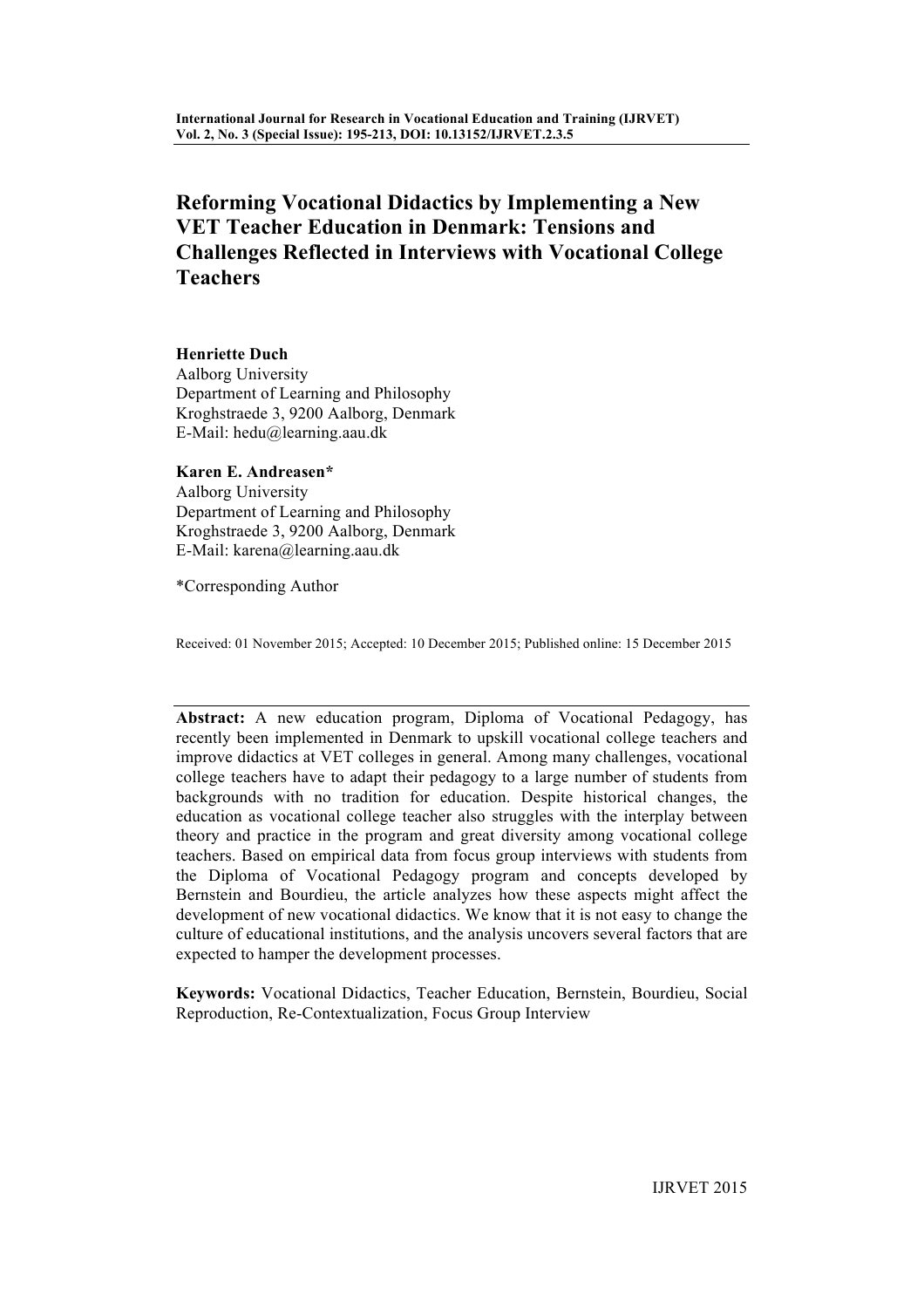# **Bibliographical Notes:**

Karen Egedal Andreasen holds a PhD in education and she is associate professor in education and pedagogical assessment at the Department of Learning and Philosophy, Aalborg University, Denmark. Her main interests are questions of socialization, social mobility and processes of inclusion and exclusion and marginalization in different educational contexts.

Henriette Duch is doctoral student at the Department of Learning and Philosophy, Aalborg University, Denmark. She is also associate professor at VIA University College, Aarhus, Denmark. Her PhD project is about vocational teacher education. Her main interests are questions of professional development, teacher education social mobility in educational settings.

196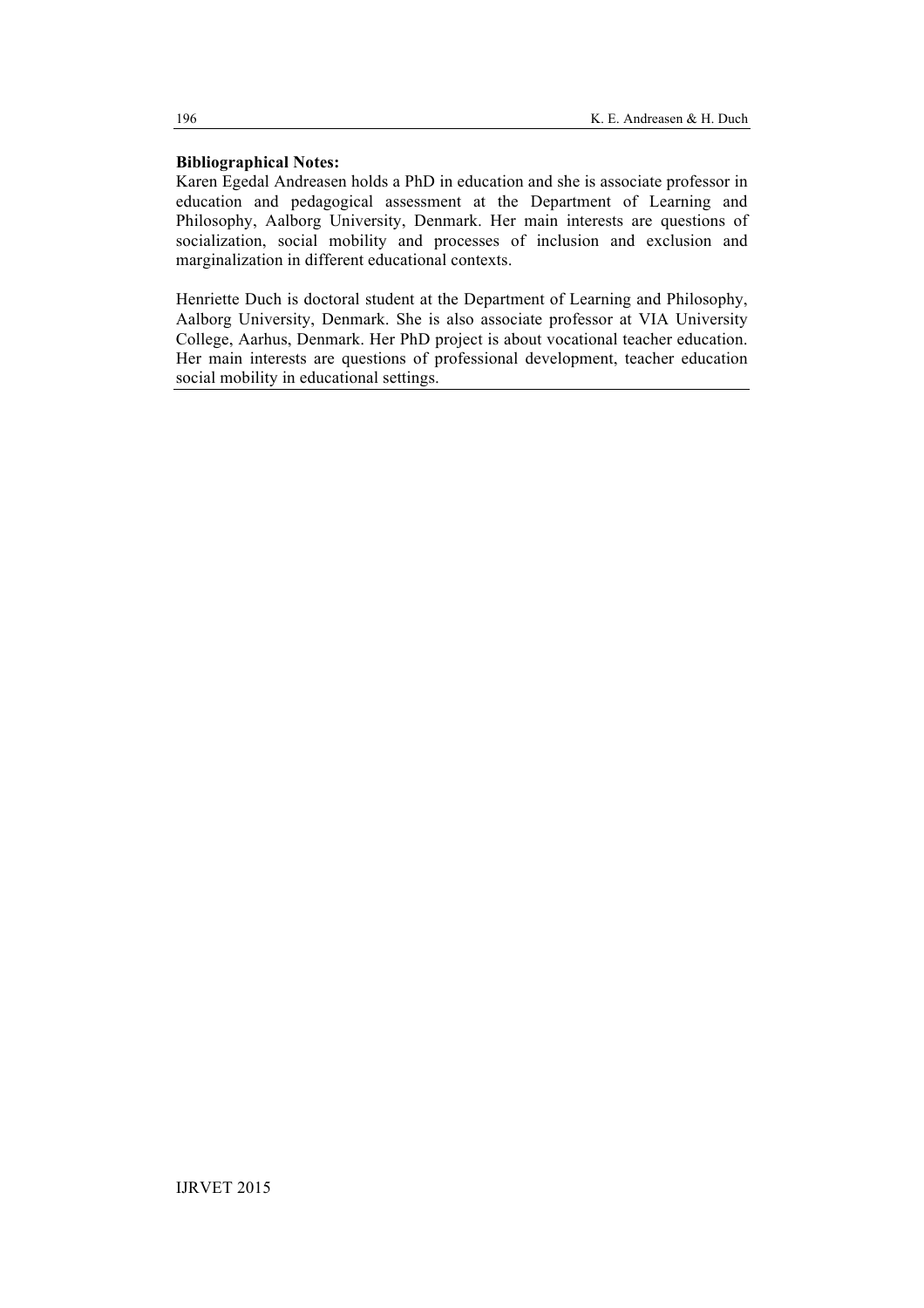#### **1 Introduction**

Europe has focus on vocational education, and politicians expect changes within this educational area to solve a number of social problems and problems related to the labour market (Cedefop 2009; Cedefop 2015; Fejes and Köpsén 2014; Burchert et al. 2014). Denmark is struggling to produce sufficiently skilled labor for the future labor market and to attract young people to choose and complete a vocational education (Regeringen et al. 2014; Louw and Katnelson 2015). Among other things, the VET colleges struggle with high dropout rates, and research indicates that reforming the didactics is necessary to reduce such problems (e.g. Louw 2012).

To meet the political expectations, the Social Democratic-led government in 2014 passed a vocational college reform (Regeringen et al. 2014). The Minister of Education explains the reform concerning the young pupils in this way (The Danish Ministry of Education 2014):

"It is important that even more young people choose this path and that the Quality of the programmes is improved. (…) With the reform we strengthen the connection between schooling and work experiences in companies or internship centres."

In Denmark the VET system in general is dual including practice and school so there is "a high degree of formalisation" characterized by a "strong involvement of social partners", and the government is paying the school based part of apprenticeship (Eichhorst et al. 2015, p. 320-321).

A new education program for vocational college teachers, Diploma of Vocational Pedagogy, was introduced already in 2010 and is an important step in the realization of the reform intentions. The objective of the diploma program is to improve and upgrade vocational didactics, and it places increased demands on vocational teachers in terms of their ability to reflect on pedagogy and didactics (Undervisningsministeriet 2010). Improving the pedagogy and didactics at the colleges basically implies changing the culture. However, changing the culture in educational systems in general and at educational institutions more specifically is difficult (Bernstein 1990; Bourdieu 1996). Thus considerations on and analysis of the tensions and challenges related to such processes are relevant.

Vocational teachers are facing very large challenges, particularly because vocational college students in Denmark are an extremely differentiated group with very different preconditions and social backgrounds and many have academic and/or social problems (Jørgensen 2011; Louw and Katnelson 2015). A large share of the students are from families without a tradition for education, and the problems listed above are considered to be widely associated with the students' encounter with the school culture, its didactics and pedagogy and negative implications of social heritage. Researchers indicate that the teachers in youth programs tend to hold the students responsible for the problems related to these challenges (Nielsen et al. 2013). Rather than understanding pupils' problems from a social perspective and as related to the culture of the schools, the didactics and pedagogy, that they might understand them from a cognitive perspective as related to, for instance, low academic potentials or academic skills. Thus, improving the teachers' didactic and pedagogic competences is a central element in the reform to develop a style of teaching that does not reinforce reproduction of social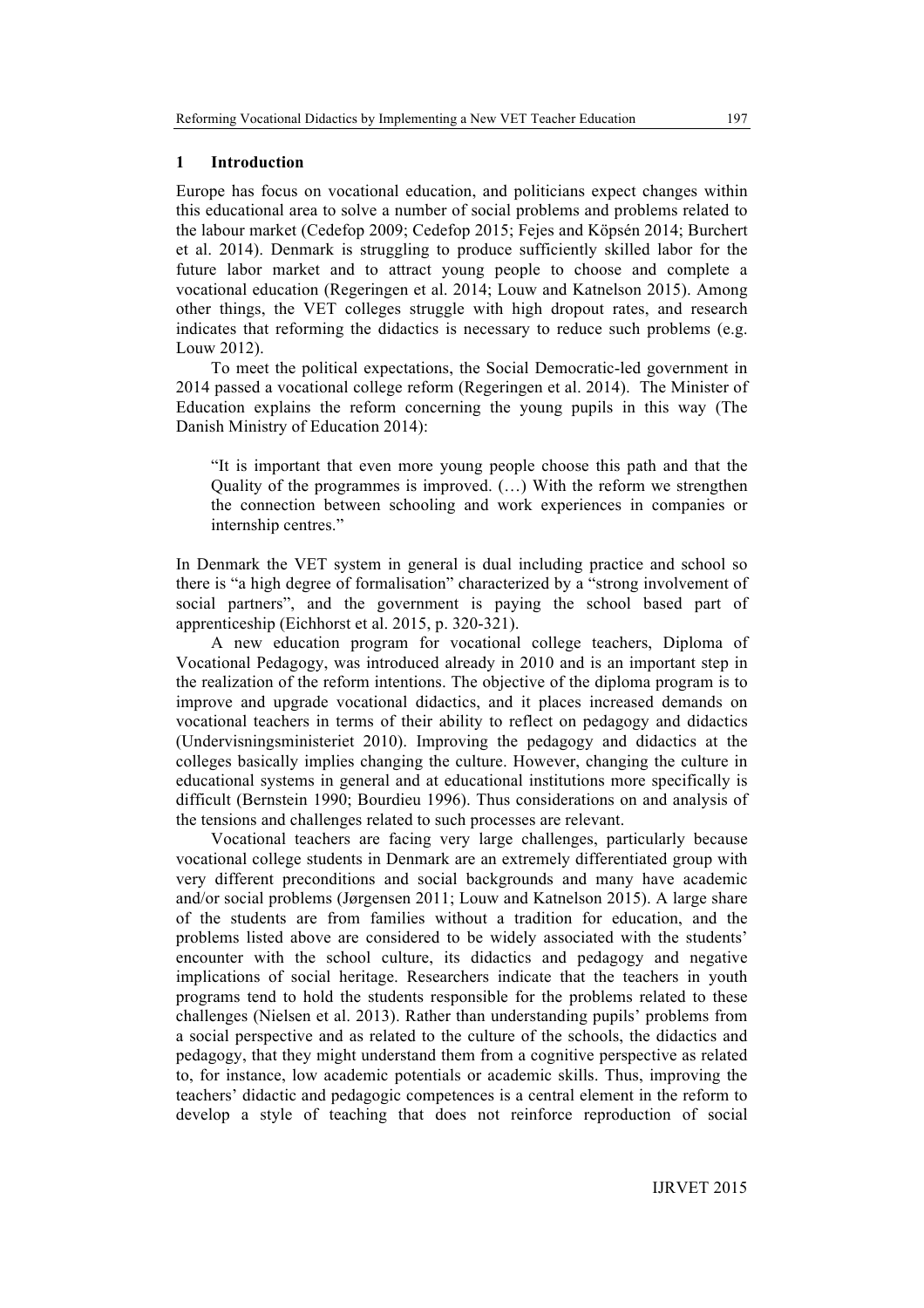inequalities and social heritage and that may help reduce high dropout rates from vocational colleges (Jørgensen 2011). All current vocational teachers are required to complete parts of the diploma program, and all future vocational teachers will complete the entire program.

The objective of the diploma program is "to qualify the [vocational teacher] to independently perform pedagogic functions such as planning, organizing, developing and realizing tasks in teaching, counselling, dissemination, learning, didactics and social inclusion, and to develop a personal practice in relation to industry and labor market" (VIA 2015, p. 3; translated by the authors).

Another objective, which goes beyond teaching, is collaboration internally at the vocational college and externally with outside partners. It is described as follows: "to qualify the student to participate independently in interdisciplinary and cross-sectoral collaboration in public as well as private businesses, institutions, administration etc." (ibid.). The increased importance of interdisciplinary collaboration makes it important to develop a shared pedagogic language across diverging preconditions. Self-images and understanding of colleagues' professional competences, didactic approaches and educational preconditions become central factors, also in terms of not reinforcing the significance of negative effects of social heritage among the students.

The culture of educational institutions is reflected in, among other things, the pedagogic practice and in how teachers perceive, understand and match teaching to pupil experiences, background, development and potentials. In this sense, the culture represents a challenge at Danish VET colleges as mentioned above (Jørgensen et al. 2012) and perhaps also in the implementation of the ideas of the reform. It is therefore interesting to examine how legislation and the demands of a new pedagogy at the VET colleges are implemented and put into practice. Bernstein uses the concept "recontextualization" about such processes and by this also indicate the important role of the character of the context (e.g. Bernstein 1999).

Drawing on empirical data, we will examine how the new diploma program for vocational college teachers may help solve the above-mentioned problems at Danish VET colleges and discuss some of the tensions and challenges related to the process of changing the culture. However, we also want to emphasize that these problems are very complex, and we only explore and analyse a few factors here.

As students in the diploma program, the vocational college teachers face a double task: completing a diploma program and implementing what they learn to innovate, develop and improve their own didactics and ultimately meet the societal challenges. However, the vocational college teacher education has been and is affected both by the highly differentiated group of students in terms of professional and educational background and by that they will implement their knowledge from the education in very different contexts. In this article we explore (1) how the teachers in the diploma program experience the encounter with other participants' preconditions and the academic content of the program, and (2) how these factors affect their self-image and their understanding of learning and development, (3) how the teachers articulate the possibilities for converting theoretical knowledge to didactics in their teaching at vocational colleges, and thus some of the tensions and challenges as experienced by the teachers and reflected in the interviews. These elements are discussed in relation to the intentions to innovate, qualify and develop didactics and pedagogy via the introduction of the Diploma of Vocational Pedagogy program, to the above-mentioned challenges, and to general problems and issues at vocational colleges.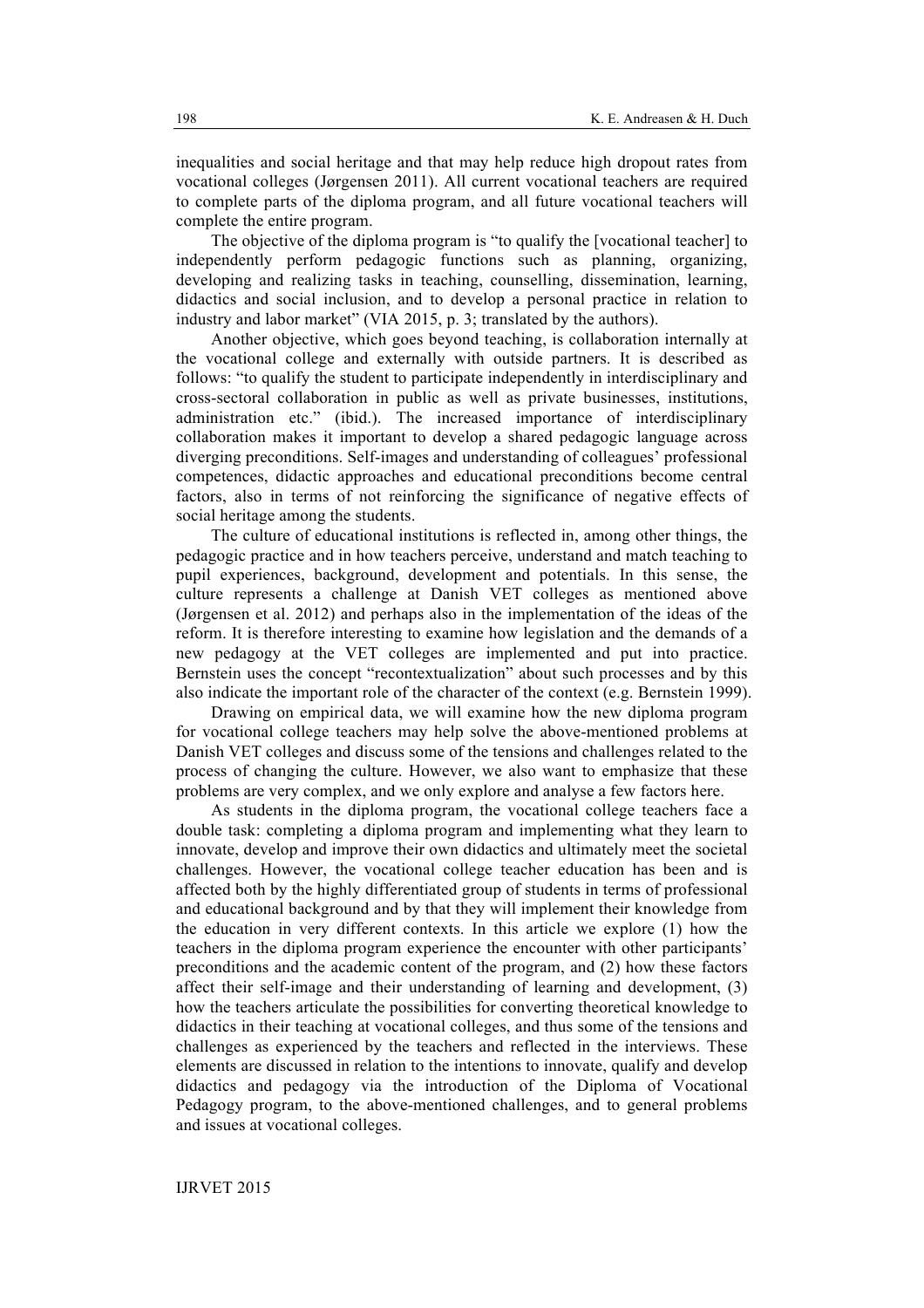#### **2 Challenges in the program for vocational college teachers**

Vocational college teachers are a highly differentiated group who teach very different subjects – e.g. mechanics, business economy, health – and their educational backgrounds and levels differ as defined in the Danish Qualifications Framework (Danmarks Evalueringsinstitut 2015; Uddannelses- og Forskningsministeriet 2014). For example, some teachers are trained in a skilled occupation, while others have medium-cycle educations. As a consequence, the different lines in vocational educations – including social and health, commercial, and technical educations discussed in this article – have developed different traditions for pedagogic education and continuing education of teachers.

Historically the vocational college teacher education has had different forms and content since 1891 (Rasmussen 1969; Tilsynet med den tekniske undervisning 1964). Since 1969, Statens Erhvervspædagogiske Læreruddannelse (SEL) has offered pedagogical courses for teachers at technical colleges. The courses vary from fourteen weeks to two years (Markcmann 1971). In 1971, the principal at SEL found that vocational teachers at that time differed from students studying to become teachers at primary or lower secondary schools. Teachers at vocational colleges are older, they already have an education, and the educational level varies. Vocational teachers know their subject; they are "highly motivated", "mature" and "purposeful" (Marckmann 1971, p. 437). The teachers are differentiated and so are their challenges and needs in terms of a pedagogical course. Common for the different types of courses is that practical teaching comes before theory. According to Marckmann one challenge is that some want course content to be very practical. He states that a professional teacher needs to learn to reflect and make decisions in new situations.

Marckmann found that vocational teachers differ from other groups of teachers and that the necessary conversion of theory into practical didactics and pedagogy is based on a reflective and context-dependent decision.

Before 1989, teachers at technical colleges had 12-week courses and 80 hours of practical training and supervision at the college (Grünbaum 1991). They had to do some self-study and attend a compulsory three-week course. From 1990, technical and commercial college teachers attended the same course, which consisted of a theoretical and a practical part (Undervisningsministeriet 1996; Daugaard and Magnussen 1994). The course was alternating and the teachers were supervised by an experienced teacher at the college.

The social and health educations became vocational educations in 2007, and they have another teacher training course tradition. For example, in the former Aarhus County teachers from social and health colleges participated in the adult education teacher program at what is now called university colleges.

In 2010, new legislation standardized the pedagogic education of vocational college teachers regardless of subject area (Undervisningsministeriet 2013) and required everyone to complete a Diploma of Education. A preferred choice is the Diploma of Vocational Pedagogy, which is the focus of this article.

Unlike the former teacher training course for commercial and technical teachers, diploma programs are not defined as alternating training, and practical training is not a part of it as it was in the adult education teacher program. Diploma programs are based on the students' experiences, and it is up to the individual student and the individual vocational college how to implement it in practical teaching. As a result, the work methods differ considerably at the individual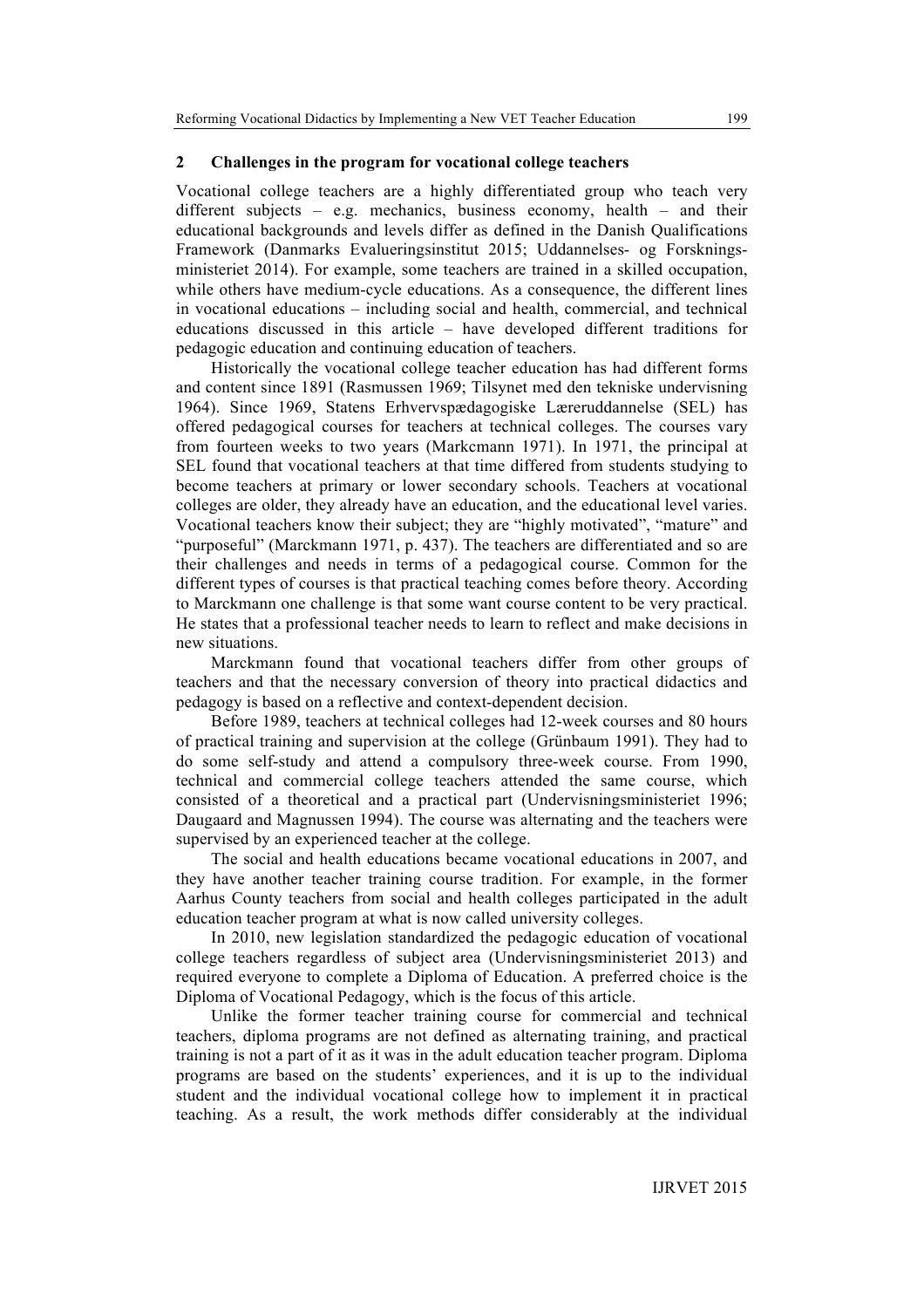colleges (Danmarks Evalueringsinstitut 2015), and the individual teacher faces different tasks in converting pedagogic theory into a personal teaching practice.

In a historical perspective, the Diploma of Vocational Pedagogy program poses two new challenges to vocational college teachers in terms of implementing their knowledge from the pedagogic education in their own didactics. First, all vocational college teachers are now required to have the same pedagogic education regardless of educational background, and we should therefore expect a unified professional environment for vocational pedagogy. Volume in a professional environment may be an advantage (Olsen 2013). Historically, vocational pedagogy has expanded, first with the merger of mercantile and technical teachers and later with social and health teachers, and student diversity in the diploma program may be considered a challenge as well as a potential. Second, the schools attempt in different ways to make up for the fact that the education no longer has a practical element by supporting the teachers' participation in the education to a new vocational didactics. This challenges principals and teachers in terms of assessing the type of support.

# **3 The empirical study**

The data in the analysis is from two focus group interviews conducted during spring 2015; one with students from a social and health care college and one with students from a combined technical and commercial college. They represent the main types of vocational colleges. The empirical data is selected to reflect the diversity in subject area and educational background in order to illustrate the diversity in the combined education program (Flyvbjerg 2006). The participating teachers from the combination college are 36-43 years old and have 1-7 years' teaching experience. The teachers from the social and health care college are 34-53 years old and have from 18 months' to 3.5 years' teaching experience. They have reached at least the second of six modules in the diploma program. The empirical material also includes observations, management interviews and document analyses procured during a four-year PhD project.

The focus group interviews with the students are semi-structured and based on four questions.<sup> $\overline{1}$ </sup> The approach is social-constructivist and emphasizes that the respondents acknowledge the focus group as a community and learn within it (Barbour 2007; Halkier 2008). The respondents construct understandings and discourses in the situation. Our point of departure is that some structures are controlling but that actors have options in structures and will affect these structures (Bourdieu 1996; Ingemann 2013). After transcription (Bloor 2001), the interviews were read several times and research questions were concretized. Thus the data is the starting point for the analysis.

## **4 Analytical framework**

Both Bourdieu and Bernstein discuss issues associated with pedagogy and culture in educational systems. They examine how societal structures are reproduced via the educational system and the role of specific cultures in educational contexts as they are reflected in pedagogy and didactics: "…pedagogic practice can be understood as a relay, a cultural relay: a uniquely human device for both the reproduction and the production of culture" (Bernstein 2003, p. 196).

<sup>&</sup>lt;sup>1</sup> All data are collected by Henriette Duch.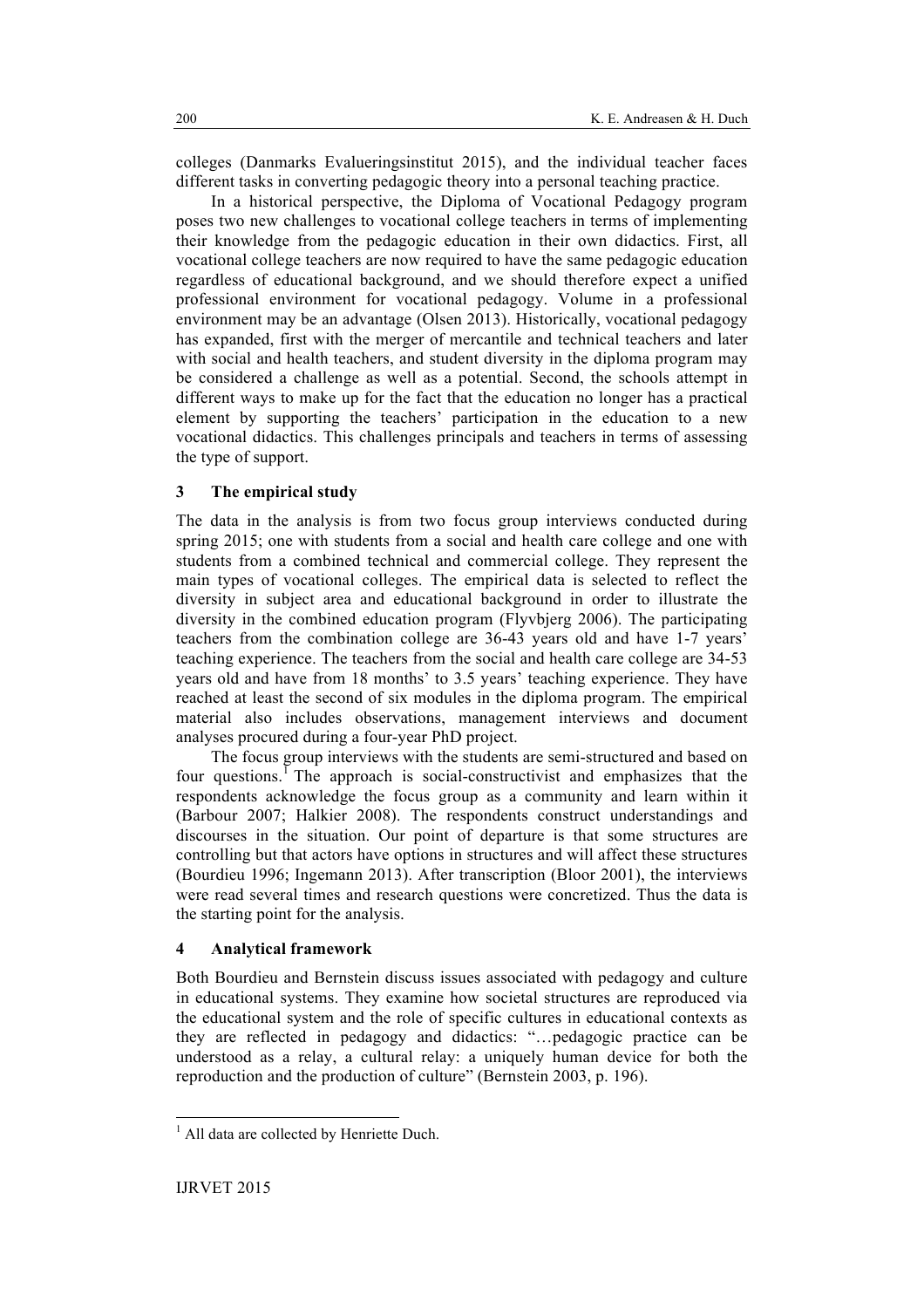Bernstein is preoccupied with the micro-level in terms of understanding dominant and oppressed groups. He describes how education via these processes contributes to shaping subjects' identity, consciousness and relation to others, and how pedagogy contributes to the formation of self-images:

Education is also integral to the formation of the identity, consciousness, dispositions and relational practice of agents of symbolic control, how these agents relate to each other and how they relate to those with different functions (Bernstein 2001, 27).

These processes and themes are particularly relevant in relation to this study as they thematise issues associated with intentions to change pedagogy in educations and with recontextualization (Bernstein 1999). The processes are partly associated with the content of the education programs, the subjects taught (e.g. pedagogical and psychological theories), partly with the way teaching is conducted, for example how psychological theories are applied by teachers or students, by "the 'what' and the 'how' of any transmission" (Bernstein 2001, p. 27).

Pedagogy – the "pedagogic device" – reflects and represents the discourses in the national and international field where it originates, for example the state's and scientific production of theories (Bernstein 1990). Pedagogic theories are thus created in a specific production field. Scientists produce theories and practices, which are disseminated. They are incorporated in the official recontextualization field, which is thus created by and becomes co-creator of the official pedagogy discourse. This discourse is transformed in the pedagogic practice to the new discourse, the pedagogic reproduction discourse.

In his analyses of educational systems, Bourdieu points out how they tend to reproduce themselves and are characterized by inertia in terms of change (Bourdieu 1997, p. 46; Bourdieu and Passeron 1996). Bourdieu elucidates how this can be understood with reference to the culture in educational contexts and concepts like habitus and capital (Bourdieu 1996). Habitus is permanent dispositions and is slow moving. Education as a cultural capital does not guarantee a change in habitus.

The theoretical perspectives and concepts described above will be applied in the analysis of the selected empirical data. Again we want to mention that the problem at focus is very complex and the analysis below is just meant to indicate some of the potential problems related to processes of changing the culture for the purpose of improving the didactic at VET colleges.

# **5 Analysis**

# **5.1 From theory in the Diploma of Vocational Pedagogy program to vocational didactics**

The mandatory modules in the diploma program has content such as "learning theories", "general didactics", "teacher competence" and "teacher professionalism" (VIA University College, University College Syddanmark et al. 2015). The content is not specified in the study program, and the students may therefore encounter different theories about it depending on the class they attend. The theories are chosen by the teachers at the University College, but texts typically used for teaching by the VET teachers reflect different pedagogic and didactic traditions and in general include theories like the ones represented in the selected data.

In the empirical data included in this analysis, the content from the teaching is expressed via references to theories that have been introduced during the program, specifically cognitive learning theory and theories on teacher professionalism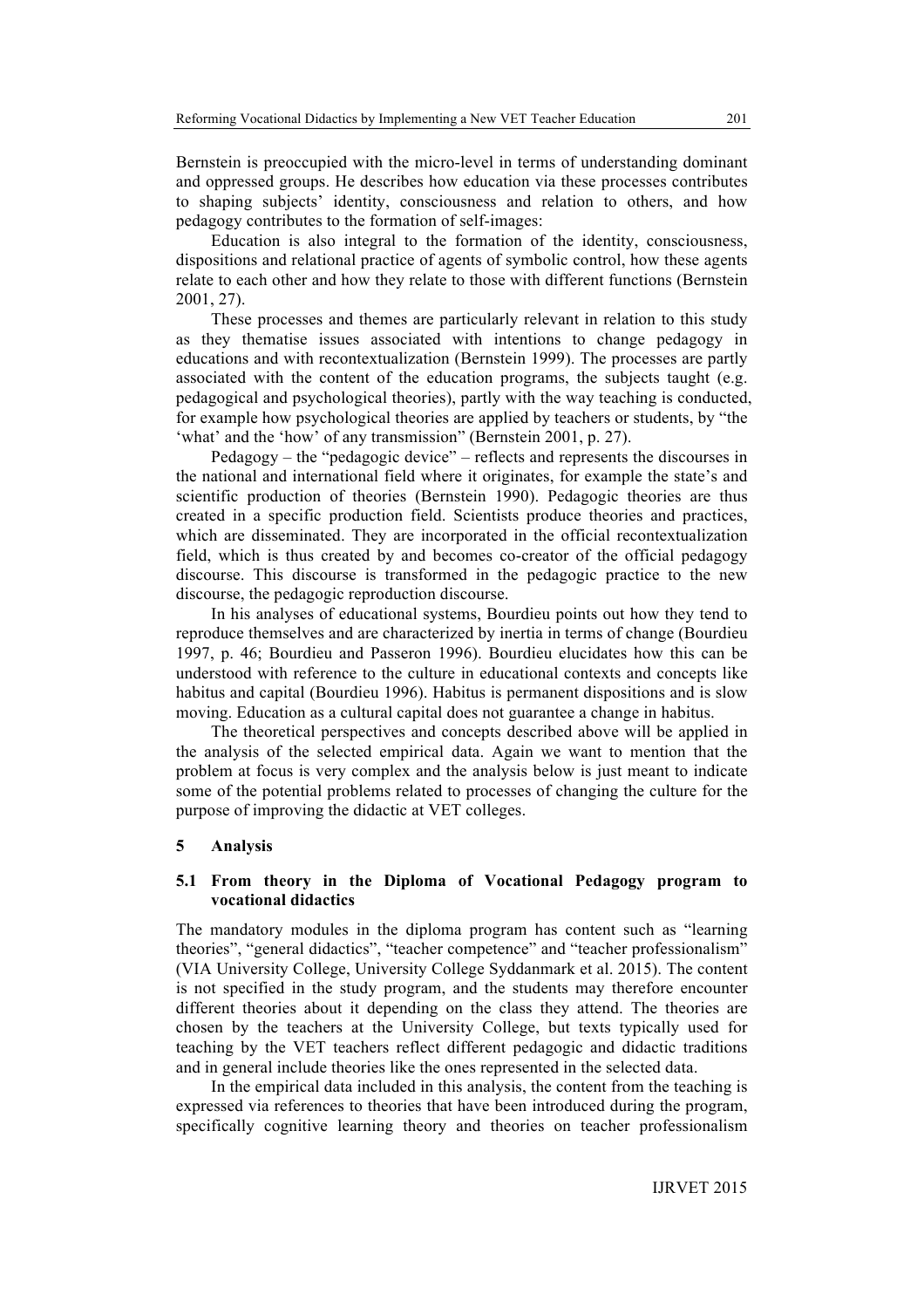(cf. Piaget and Lars Erling Dale's). The interview did not include specific questions about theories; they were not mentioned by the interviewer. In the lessons they were used in the discussions and understanding of general pedagogic issues and of individual participants' learning processes. However, the students interpret their personal practice, development processes and characteristics with reference to these theories as reflected in the interviews. Therefore, the way theories 'interpret' themes like cognition, development, teacher professionalism etc. affects the formation of self-images among the students and their understanding of own practice and practice development. The theories as such represent – as Bernstein describes it – certain dominant discourses about pedagogy, didactics and learning processes, and a recontextualization occurs via practice during the Diploma of Vocational Pedagogy program. The selected examples illustrate these processes and how these discourses are expected to find their way into pedagogy and didactics at vocational colleges. They show the processes by which culture is produced and reproduced as analysed by Bourdieu (e.g. Bourdieu and Passeron 1996).

During the interviews, the students use theories to reflect on how they may apply their competences in vocational teaching. They do not talk about specific actions in the selected dialogues, but in the interviews and the dialogue with colleagues they articulate some themes and issues that appear to be central to them. The examples express the students' application of theories with relation to their own context and can thus be seen as expressions of what Bernstein refers to as recontextualization.

# **5.2 Diversity, production and reproduction of self-images**

The vocational college teachers in this study are employed at a combined technical and commercial college, and as mentioned their educational backgrounds vary considerably (see below). The diversity might represent a pedagogic and didactic challenge but also a potential since it might inspire students to reflect on their development and identity as teachers. The diversity turns out to play an important role as context for identity formation as the students understand and evaluate themselves in relation to each other, especially their educational backgrounds. The school management is interested in how the diploma program can help establish a common pedagogic language to glue the school together. Pedagogy is shared across the many different educations and professional competences at the school, the managers say. Accordingly, pedagogic management is a central theme in interviews with the management, but as we will see below, management in the technical and the mercantile departments at the college have different ways of supporting the teachers in the pedagogic and didactic challenges.

Charlotte<sup>2</sup>, with a medium-cycle education, and Kit, with a skilled occupation and a short-cycle higher education, are from the mercantile education programs. Tue and Chris, both trained in a skilled occupation, are from the technical programs. In the interview, they talk about sharing notes and helping each other understand the literature in the diploma program. They also talk about how they disseminate knowledge to others at the college and inspire each other to apply the new knowledge in their teaching. The principal encourages knowledge sharing, and Chris has presented his assignment at a department meeting in the technical department. In the mercantile department, the teachers are very autonomous in

 <sup>2</sup> All names are pseudonyms.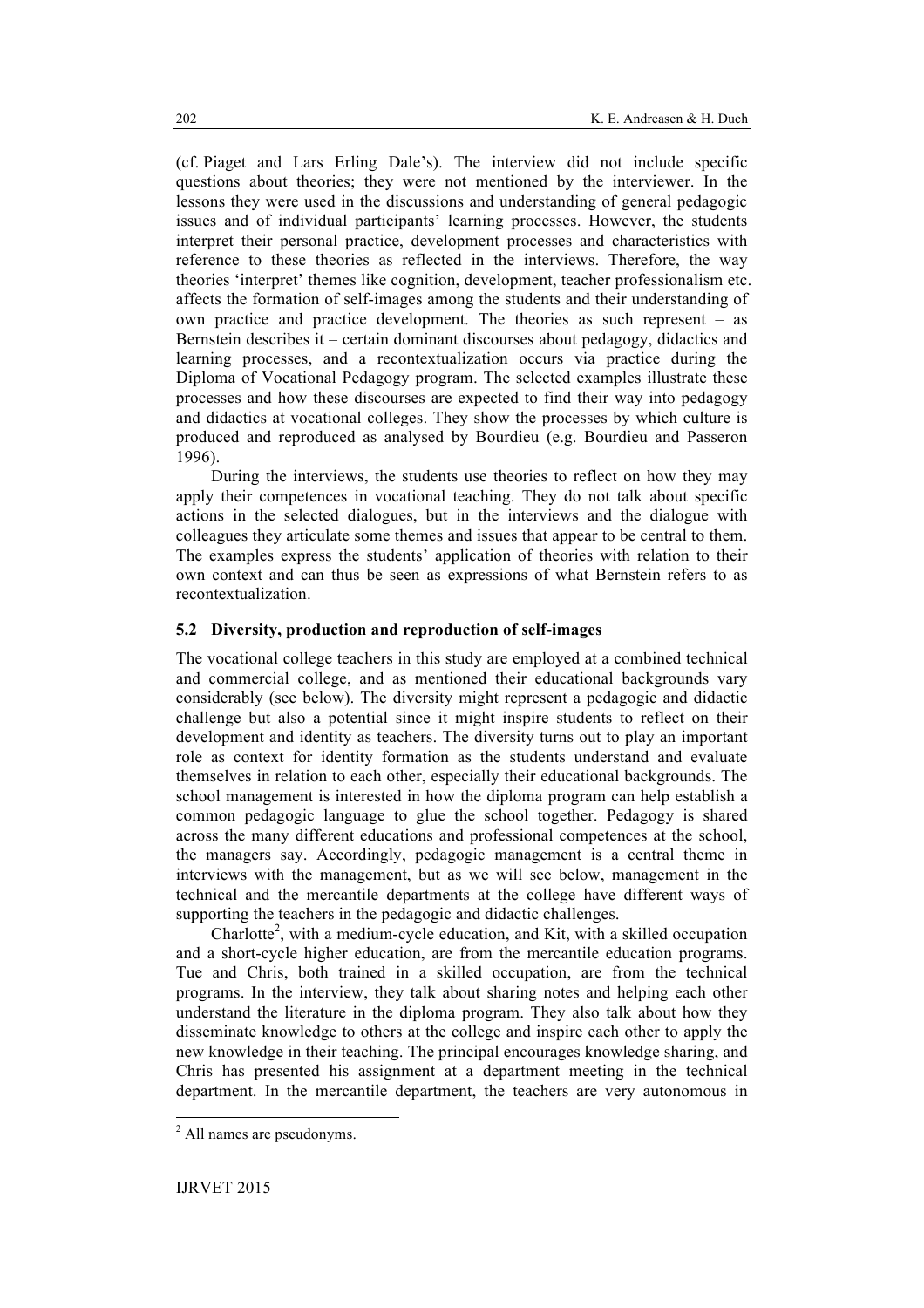terms of talking about new pedagogic knowledge and they introduce ideas from the diploma program at department meetings. They say that there is a lot of formal and informal knowledge sharing. During the interview, the students talk about differences and similarities between the different departments at the college, and the conversation turns to their very diverse educational backgrounds.

Charlotte (mercantile) articulates the significance of educational background in terms of keeping up with the professional level in the diploma program. The three others agree that the differences matter. Earlier in the interview, Kit has positioned herself as someone who received good grades in school and could have studied at university, but chose something else. When Charlotte says, "I just have to think that the challenge is bigger for you", she refers to the students from the technical educations, who typically do not have a long education. The dialogue continues:

Chris: We do have a craftsman's brain. Interviewer: I don't know about that, what is that? Chris: […] I took the first two modules with a colleague, and she has a bigger education than I do. And it is much, much easier for her. There were driving instructors and all kinds of things, you know. Interviewer: Why does that matter? Chris: I think they think in a different way. Interviewer: OK. Chris: Like, you know, in a more academic way, right? Interviewer: Yes. Kit: Mmmmm Tue: But it's a whole different world. Interviewer: What is? Tue: It's also about where you were schooled after you left 9th grade, right? Interviewer: Sure, how? Tue: Well, again, it's about how we build the charts in our head, right?

Tue and Chris recognize the differences articulated by Charlotte and attempt to explain and understand the different preconditions and their significance based on the theories from the program. Chris links his explanation to the brain. He uses the expression "craftsman's brain". According to Tue, this brain has different "charts", which we assume refers to and captures their understandings of craftsmen's preconditions for absorbing the academic content of the education program. As cognitive learning theories typically figure in the diploma program, the statement probably refers to precisely these theories' interpretations of learning and learning processes and represent an example of reproduction of culture (Bourdieu and Passeron 1996). The context in the dialogue, including the other teachers' reactions, supports this. There are two types of thinking, says Tue, academic and abstract thinking and then the craftsman's way of thinking. The education is easier for academics, he says. When Tue applies a learning theory to explain the difference, the classification in the diploma program becomes the comprehension horizon. In other words, a cognitive learning theory is pulled out to explain why some people may be more challenged by the diploma program than others. This is an example of how the content from the education can be applied in the students' dialogue to mark a difference, which on the one side reflects their self-images and on the other side contributes to the creation of these self-images. Charlotte attempts to modify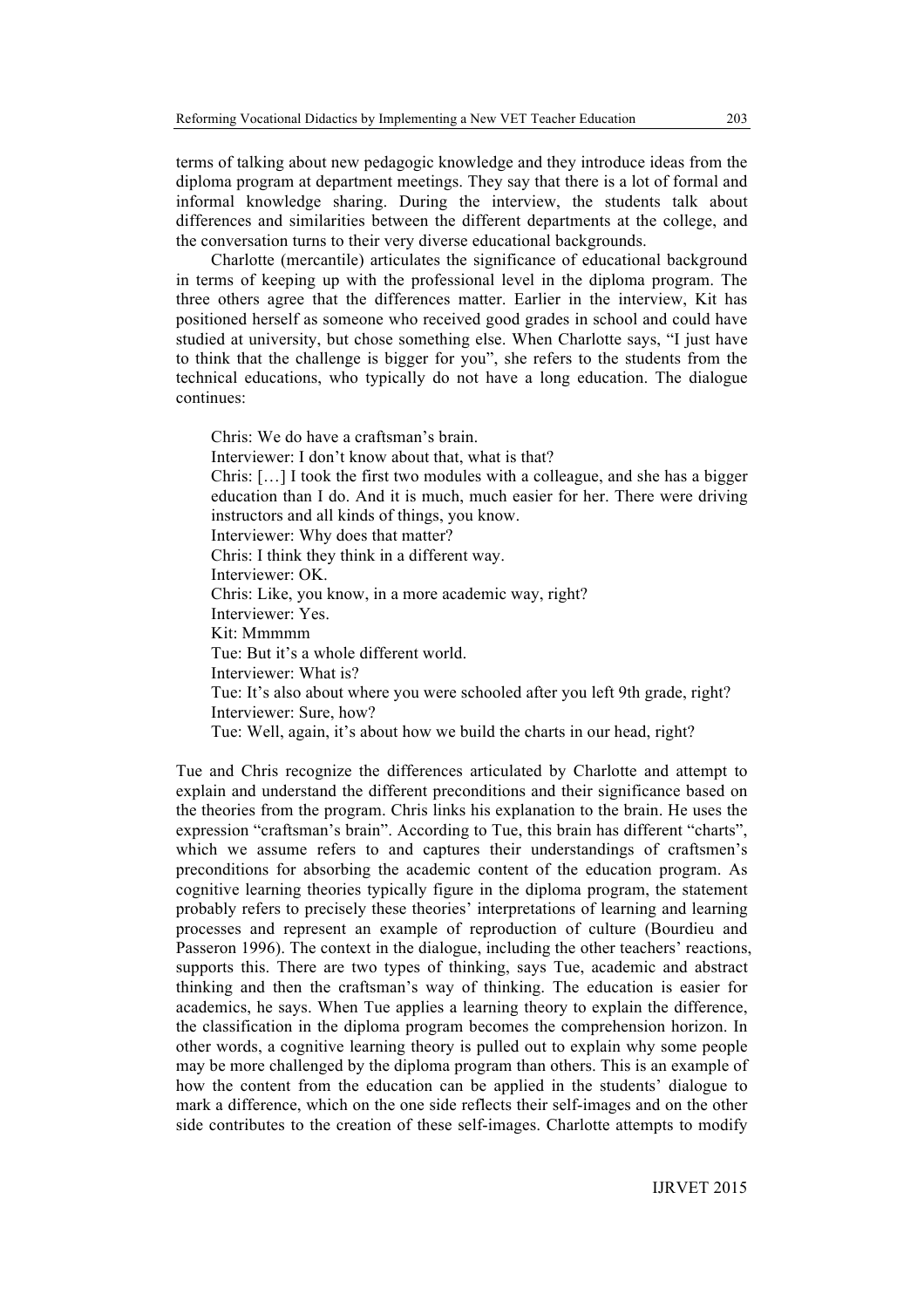the difference in educational background by using the concept "qualified", even though she introduced the theme about different preconditions:

Charlotte: Ok, I don't agree with you. I did a module with mechanics and auto, and I did a module with chefs. I definitely think that they were just as qualified as me, and I have an education … definitely, I think so.

Tue: But I haven't, some of the people I studied with got As, they were super sharp.

Kit: Yeah, I haven't noticed that anybody [...]

Tue: No.

Kit: Well actually, I think that there has been a lot of, of course some people talk more than others, but that's the same thing in a class.

Tue: Mmmm.

Charlotte: So I don't think I've really noticed.

In their attempt to tone down the importance of preconditions, they increase the focus on differences, for example in the statement that it is "no problem" to be a skilled worker and get a straight A. The dialogue thus highlights a difference, then tries to tone it down and in that process highlights it even more. The dialogue reflects an indication of positions where education represents a cultural capital based on which you classify yourself and others, despite the closing consensus that "it hasn't played any role" and "So I don't think I've really noticed". In other words, education gives the teachers an identity and positions the individual teacher in relation to the colleagues.

We have to consider which types of reflection are framed by the concept (cognitive) "charts". Is it educational background as cultural capital where the skilled vocational college teacher is inferior to teachers with longer educations? Or does it explain that the skilled teacher has not yet constructed the appropriate charts for the education program, but it will be resolved, the charts can be constructed? In that sense it may be a case of habitus undergoing change.

In the context of the organizational structure at the vocational college mentioned above, the interviews reflect that one group of students work autonomously to convert the theoretical content in their education, and one group does not think it is possible within the framework at their vocational college. The point is that the students have a dialogue about educational background that reflects a certain discourse, and this discourse is supported by different structural frameworks at their workplace. Those with the longest education have or assume autonomy in terms of integrating new knowledge in their didactics, autonomously and collegiately. At the same time, the students understand their possibilities of being able to do this with reference to the theories about learning and learning process they encounter during the diploma program. These theories encourage a specific discourse about and understanding of these processes and place the problems associated with applying the theories in practice with the individual student. If the discourse were related to other types of theory, e.g., a social or a psychological learning theory, it might initiate other considerations and perhaps be less likely to place problems with the individual vocational college teacher and thus individualize them. As mentioned, this is an example of the production and reproduction of culture cf. Bourdieu's theories and his analysis of these processes (Bourdieu 1997).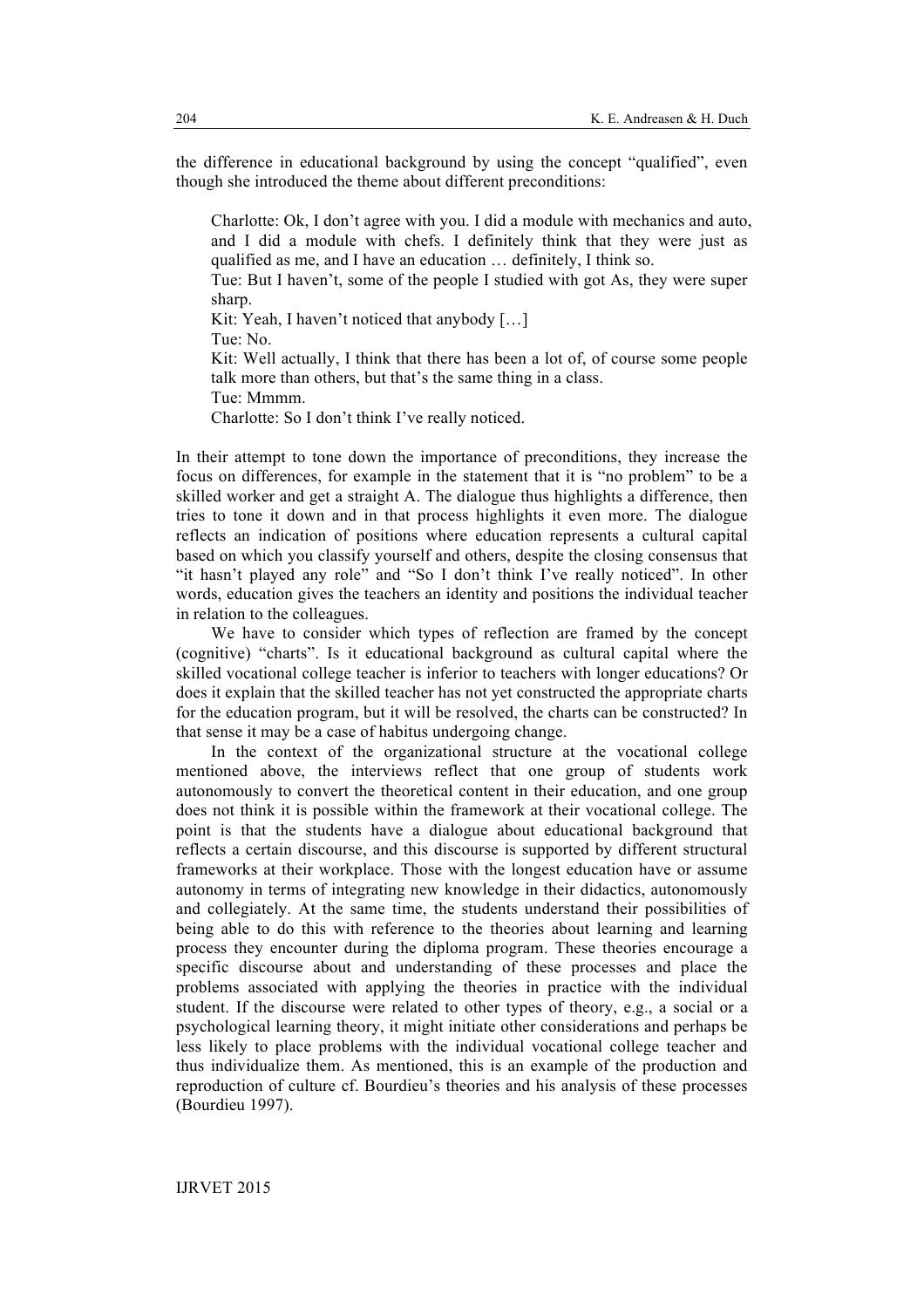Later in the interview, the participants discuss whether the teachers in the diploma program are responsible for good teaching or whether the students have a responsibility. Kit thinks the teachers are responsible and relates this to the question about whether she would show up for class:

Kit: [...] and I have to admit that sometimes I've not shown up because there was a teacher and I knew that if I go, I won't learn anything … and you could say that I haven't had that approach […] that I could try to influence the teaching if I feel that I'm not learning anything […]

Charlotte argues that each person is responsible for getting something out of the teaching. She wanted to benefit and relates how she makes demands and contributes in class:

Charlotte: And so I said to my colleagues, you know what? I felt the same way in the beginning. It was extremely boring, but then it's up to me to make it interesting […] and make demands to my teachers and make them perform more on what I want out of it. Because the way I see it, I'm the one they deliver the goods to, not to anyone else […]. I'm definitely not interested in sitting around wasting my time […].

So there are two strategies in relation to class: Students can participate actively and influence it, or they can maintain a division of responsibilities between teacher and student where the former is responsible. In Bernstein's terminology, this refers to the framework of the teaching. The two positions are not softened as in the above dialogue, but you might say that the underlying conceptions of learning are positivist and social constructivist rather than cognitive as above. The students in the interview thus establish (at least) three learning discourses, and you have to consider their role in the processes of recontextualization and whether they stay on in the vocational pedagogy.

Kit has taught for about four years before staring the pedagogic education. Initially, she says, "I really resisted going. I almost started crying when [a manager] forced it on me." She continues:

Yeah ... but [...] I've never been criticized for my teaching, and I'm a fine teacher, I thought. Why do I have to study? If I wanted to continue studying, I would have gone to the university […]. My grades are fine; that was actually my idea [laughs]. I don't want to spend time sitting around. I'm here to teach and I like being in the classroom, so that's actually my biggest focus. So I just found it annoying, but it's also because I started […] started on a fulltime study program.

Kit's statements and the fact that she explicates her choice show that education has a value for her. We thus have to assume that education plays a role in her identity and if nothing else, the interview shows that it is important for her to be able to say to her colleagues that she deliberately turned down an opportunity.

The dialogue continues, and Kit explains how she has gradually learned to sort and prioritize the reading material in the diploma program. She has learned how to select the things that are important for her own teaching. Things are different for Tue: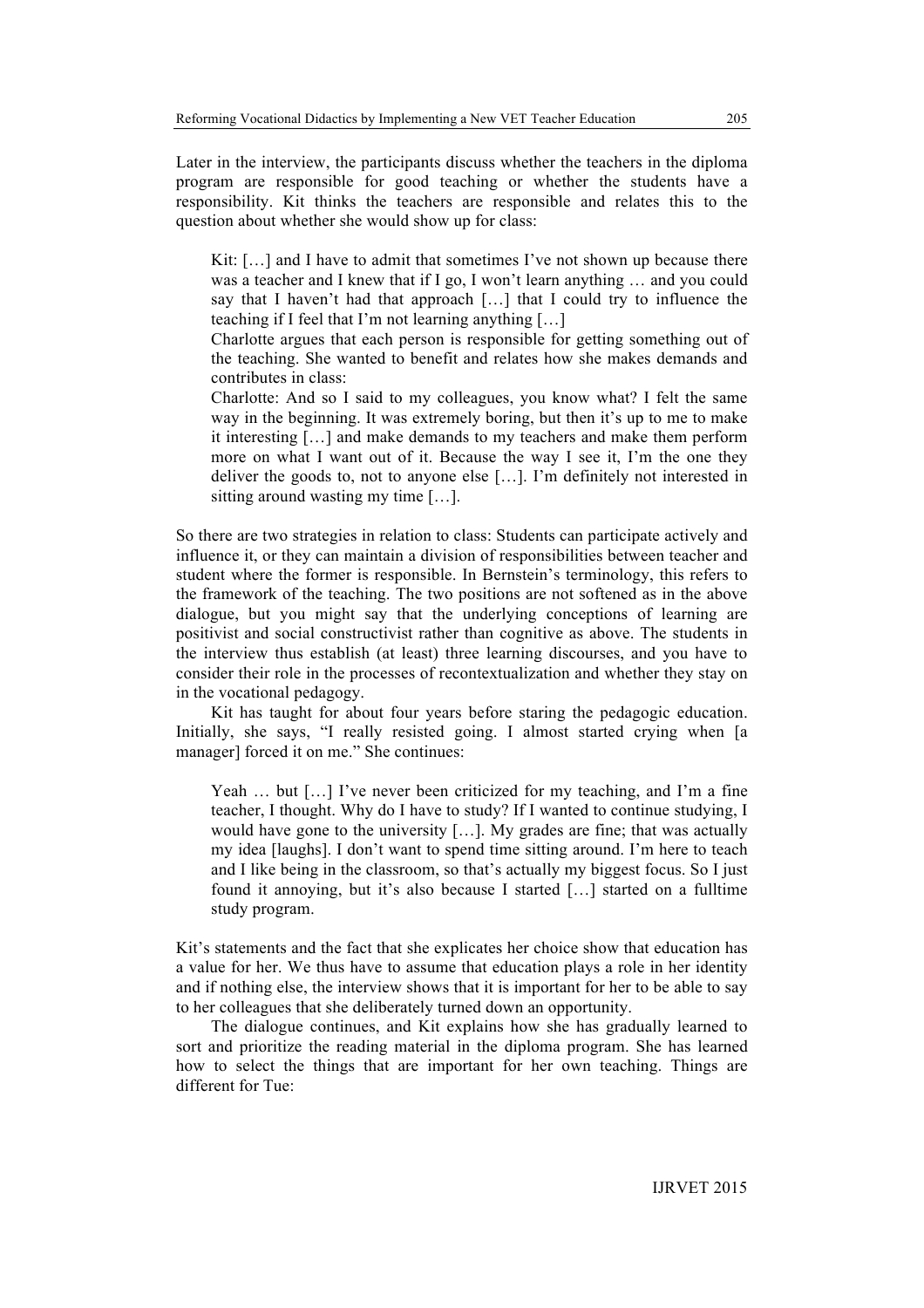Tue: […] I still find it hard to see its usefulness in everyday teaching. Every now and then something pops up, but hey, that's how it is, that's right, I've heard about that before or read about it, but I don't use it. Interviewer: No.

Tue: Well not directly, I probably do it indirectly, I probably can't deny that. I still think that […], it's annoying that I'm not going […], but it's my own choice to skip teaching altogether, that's the most practical thing in our department.

Unlike Kit, he prefers to drop teaching at the vocational college and complete all modules in the diploma program consecutively. However, it is not clear from the quote whether it is his decision or whether practical issues in his department determine whether he studies full time or part time. The two teachers thus highlight different needs and experiences concerning the planning of the pedagogic education. They draw attention to different discourses during an education program like being away from the teaching and making things work at the department. They also have different experiences with converting the diploma program into didactics. One is able to, and the other one finds it difficult and only sees occasional links.

In sum, the dialogues at the combination college reveal different types of challenges in terms of converting theoretical knowledge into didactics. The students articulate problems seeing the link between different contexts, division of responsibilities between teacher and student, approach to learning, education as cultural capital, and different structural conditions in the departments at the vocational college. The students articulate their own identity in different ways in terms of educational level, and education is assigned importance in their mutual positioning.

Such discourses must be assumed to play a role in and influence their own teaching practice considering its significance in terms of identity.

# **5.3 Converting theories into practical pedagogy**

The interviews in this section are from a social and health care college. Erling Lars Dale's theories about teacher professionalism and competence levels are used in a discussion of professional teachers' ability to make the desired changes in their own teaching practice. This vocational college has a completely different approach to integration of the diploma program than the combination commercial/technical college in the previous section. According to the management, the structural school model for combining diploma education and vocational college practice consists of two elements: (1) an introduction to being a teacher during the first period of employment; (2) the students are paired and followed throughout the diploma program. They observe each other's teaching and make practical didactic experiments, which may also form the basis of theoretical assignments during the diploma program. The model is somewhat similar to alternating training in earlier pedagogic educations at commercial and technical colleges but its implementation is much stricter. It is implicit in the model that the participant's teaching practice needs to change. In contrast to the model at the combination college, it is very close to the teaching. Discussions about implementation of theory and change are accompanied by action. However, the participants' ideas about the framework and the possibility to convert theory into practice differ considerably from the real school model, as we will see below.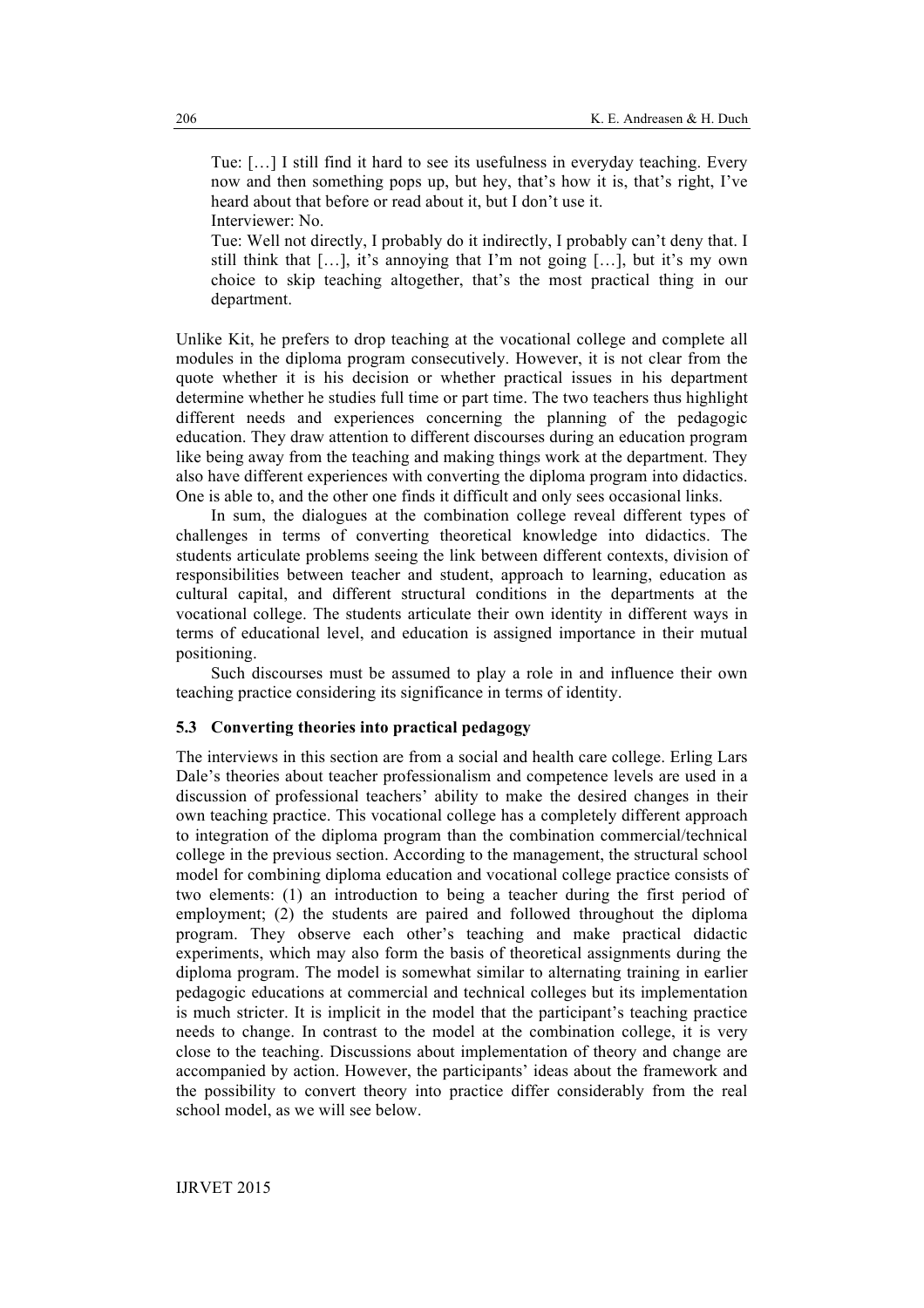Dorthe uses Dale's theories about competence levels to explain her problem at the vocational college. She says that she cannot become what Dale calls professional without a different allocation of her time between teaching, planning and development (Dale calls it equal thirds). Like Tue from the technical education she applies her knowledge from the education to classify and thereby explain her own experience:

Dorthe: I guess I should refer to some of our theory as far as […] in our module, Katrine, […] Didn't Lars Erling Dale [write] about those competence levels, where I think it's absurd … so much time … […]. Not to sound pathetic, but how much time we spend in class and so little time we spend where we could actually develop something and where we might actually turn into professionals.

Katrine: Mmmm.

Dorthe: [...] I sometimes think it's a little crazy that they throw so much money at us […] in relation to how much of it we can actually integrate in our daily work.

Dorthe applies a pedagogic theory that has emerged in pedagogic research to describe her own work conditions. She uses the theory as an analytical framework, but also as explanation. The theory represents certain discourses about teaching and didactics, which are both produced and reproduced by these processes (Bourdieu and Passeron 1996). If your time is not allocated according to Dale's recommendations, you cannot become professional. The framework for her teaching becomes a barrier to the extent that it may not be profitable for society or the college to pay for a diploma education. Specifically, neither time nor resources are sufficient to ensure that the students can implement their knowledge in their teaching. In Bernstein's terms, this reflects a recontextualization where pedagogic theory is applied not as a framework in the diploma program but as an explanation of how inadequate work conditions block the creation of fruitful frameworks in vocational pedagogy.

Later in the interview, the respondents demonstrate more optimism and a desire and need to jointly practice and discuss knowledge from the program with a view to changing teaching practices. Bodil thinks that it is a flaw that they have not as colleagues had some general discussions about "learning approaches", "view of human nature" and "forms of evaluation". Her point of departure is discussions of the theoretical content, which is part of the education due to its position in the qualifications framework, but not all students consider it a precondition for teaching at a social and health care college. Bodil finds it necessary; she wants to "raise the level", and she is thus very much in line with Dorthe. Planning and conducting classes is not enough; you have to work at a theoretical level as a teacher:

Bodil: […] it is […] for me, as Dorthe says, practicing in private. It is that I still change, and consciously, unconsciously the further you progress, those changes become more and more conscious […] I know that I reject this because it didn't work, and actually I know now why it doesn't work […]. It affects your professional identity to follow these modules, I completely agree with you, but [...] I still need that [...], that we can take it up to a level where we can actually discuss, I mean in the team, discuss didactics, discuss learning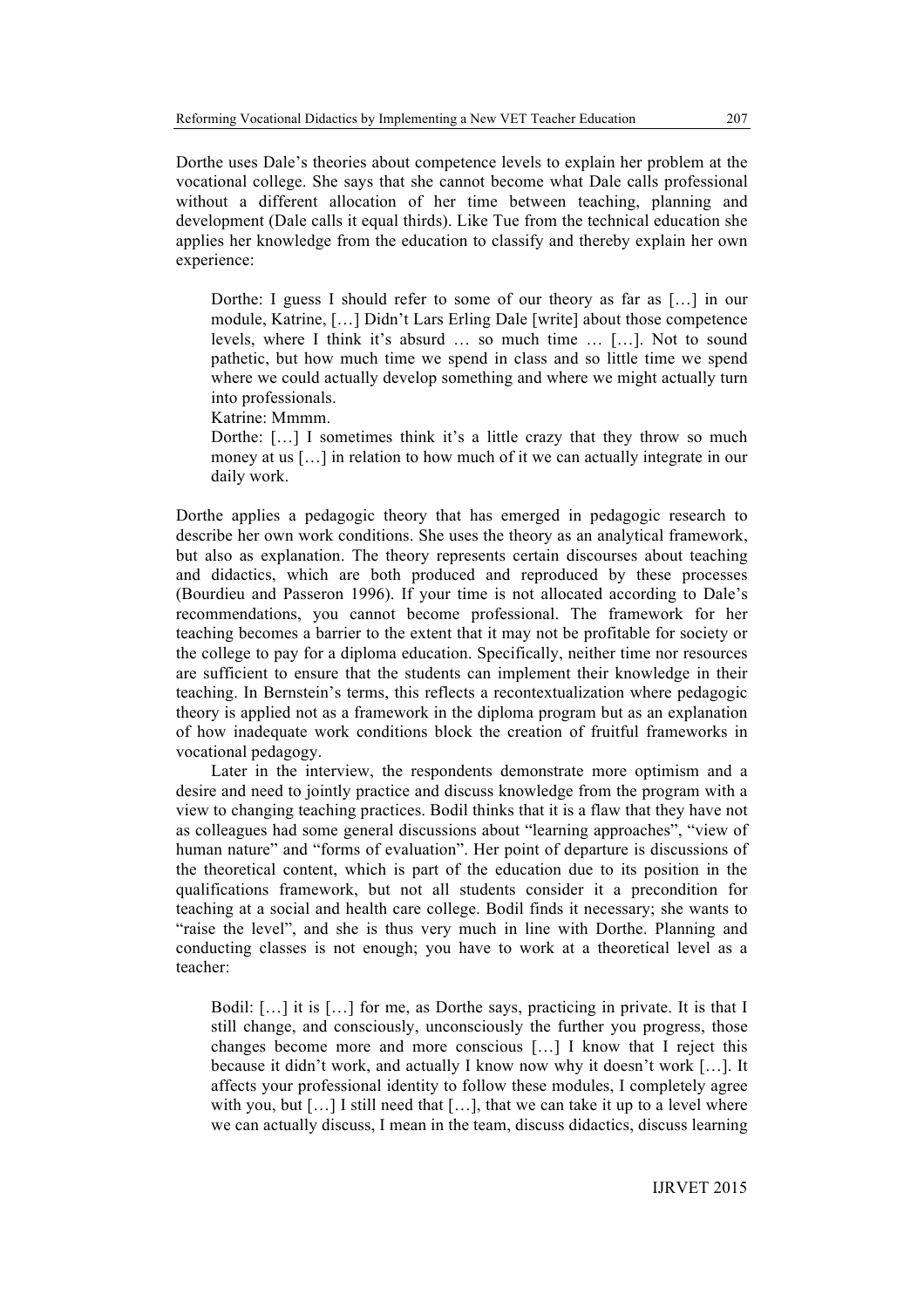approaches, discuss view of human nature and so on. Discuss how we evaluate […], that we could just discuss in theory why precisely those evaluations we use now are a good idea […]. The outcome is that I write an assignment about it and that I maybe with the closest colleagues […], but in reality we won't … make any changes.

Fie continues the dialogue. She does not have time to prepare for teaching that is based on, for instance, considerations about objectives because if she does, "I would have to change everything", she says. She is facing a dilemma. She wants something different now based on her diploma program, but it does not appear to be feasible in practice:

Fie: […] I agree a lot with what you say, but I agree a lot because what is happening to me is also purely practicing in private. I mean, I'm really private about it […]. I really need to make some progress together, […] how do we lift the pedagogy […], because right now, if you get a class, you just have to pick up what someone else made. So of course you have your own ideas about it, because there's no time to change it […], but you just have to do what's already been made [...]. You can't prepare new teaching [...]. I mean then I can't use all the things I've learned.

Fie finds that when she plans her teaching, she is subjected to a classification and a framework that she cannot change offhand. Likewise, Dorthe and Bodil have some ideals. The dialogue at the social and health care college reveals considerations about the link between the newly acquired knowledge at the diploma program and the conditions at the college. The respondents face some dilemmas, but they also show an interest in and path to linking the diploma education, structures at the college and their own didactics. The path they indicate is other ways to plan teaching and divide labor to give the teachers an opportunity to apply their new education in cooperation with their colleagues. They want to leave behind the privately practicing teacher who shuts the door to the classroom and instead cooperate with colleagues.

Earlier in the interview, Bodil and Dorthe talk about changes in their teaching. They talk about reflections during and after teaching, but they also highlight the boundary between reflections and specific changes in didactics:

Bodil: […] I don't know if my teaching has actually changed and whether I've become a better teacher, and whether the students learn more. I sense [...] greater awareness about some things and that I'm quicker to spot certain things and am able to theoretically explain what is happening in the classroom right now […] where I then lack something […] the next step […]. With this increased awareness compared to before when you just randomly observed, oh, ok something happened there, and something happened there, and it didn't really add up, now I think it's much better […] more structured, and actually more targeted […], that I would like to know what I could do here, but then I'm missing a little bit of that to be able to take the next step and say […], if this teaching approach didn't work, what could I do to make it work […].

Dorthe: I think a lot of it […] I recognize […]. I mean thoughts are stored in my head when I see things or when I try to understand things. That's what happens in the car on the way home from work.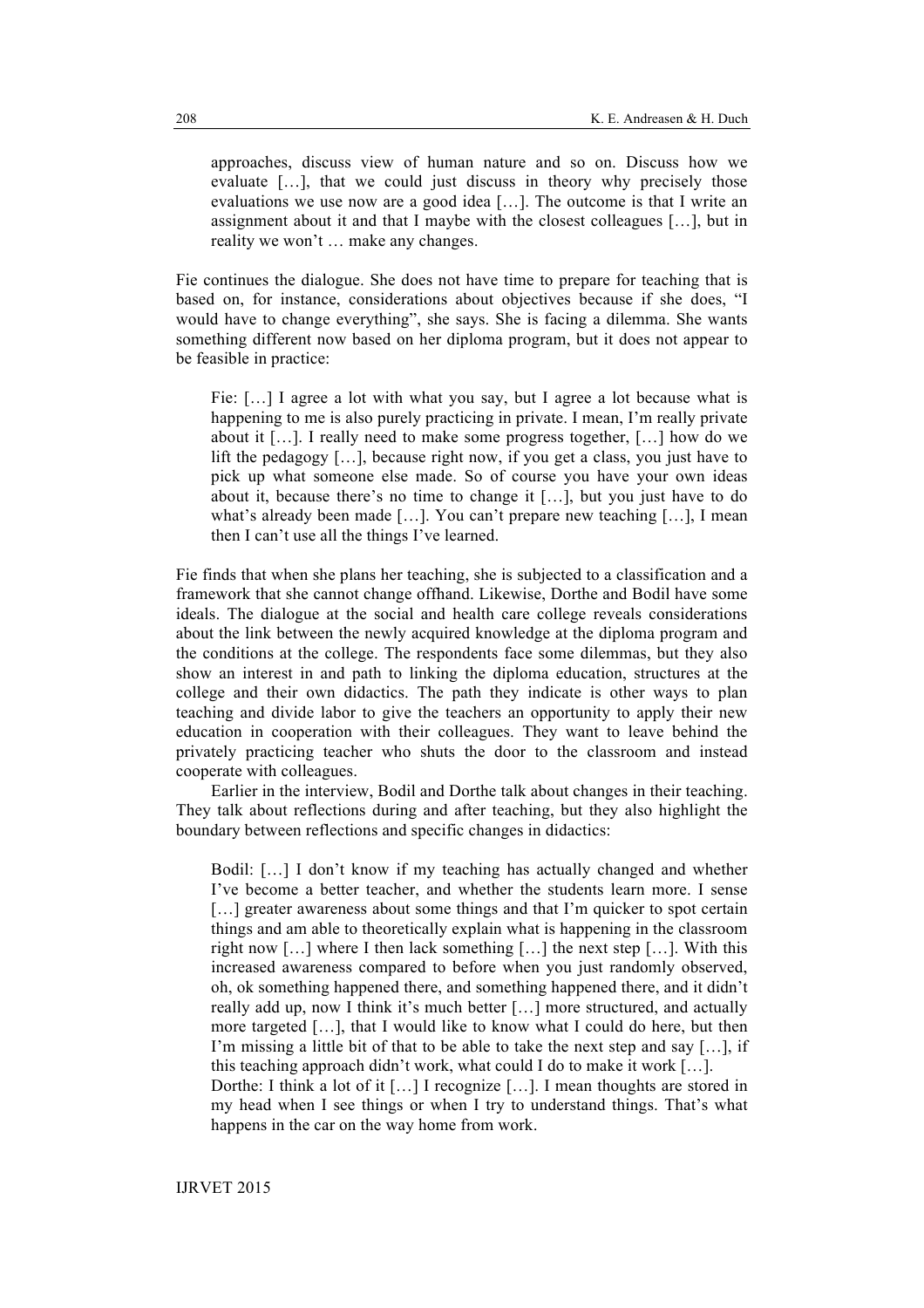On the one hand, the dialogue shows that didactics have been changed, and on the other hand it reflects the inertia and the difficulties that are experienced. Plans and ideas about changes are not implemented.

Overall, the data from the social and health care college exhibits the complexity involved in transforming theories into didactics and practical pedagogy and maintaining a balance between personal challenges, collegiate collaboration and structural factors which you do not necessarily feel you have much influence on. The students articulate changed ways of thinking, ideas and wishes in terms of implementing the Diploma of Vocational Pedagogy.

## **6 Tensions and challenges in vocational didactics under change**

The political intention behind the vocational college reform in Denmark is to ensure that the vocational colleges produce a future labor force with more skilled young people. Innovation and qualification of didactics and pedagogy is a core element of the reform and makes the vocational college teachers' pedagogic education central. However, the difficulties associated with changing educational cultures and translating theory into practical didactics and pedagogy are well known (Munthe and Ohnstad 2008). The recontextualization of legislation into didadic practice at schools is important, as pointed to by Bernstein. This is reflected in the historical development of the vocational teachers' pedagogic training as well as in many other professions (Damsgaard and Heggen 2010).

The analyses in this article represent examples of these processes related to specific contexts and teacher students. Thus we cannot, nor is it our intention, draw a more general conclusion, but the analysis clearly points to several tensions and challenges in these processes. One discussion concerns framing (see also Bernstein) and how structures aid or obstruct the development of new didactics at vocational colleges. The respondents talk about different conditions at their colleges, and they experience different barriers such as possibilities for knowledge sharing among colleagues, overall didactic considerations or development of teaching in general. Time is another key issue. At a structural level, you might say that the schools practice different models and offer the students different frameworks for implementing theories from the diploma program in their own teaching and thus being able to establish an interplay between theory and practice. The two vocational colleges in the analysis apply different models. At the combination college, the organizational framing differs among the departments, and their employees have different educational background, which might play a role in relation to their habitus. Both education and organization thus seem to play a decisive role in conversion to didactics.

Another question is how participation in the diploma program and exposure to the many different educational backgrounds represented in the classes and theories about learning, pedagogy, didactics and profession affect the vocational college teachers' identity and self-image. The students' statements indicated differences, which might be understood with reference to the concept of habitus as defined by Bourdieu.

The teachers discuss, among other things, Dale's theories and cognitive theories about learning which are very common theories used in Danish teacher education. They use these theories to reflect on learning processes in general, their own learning processes in particular, and on how to apply the education in vocational didactics. Some students perceive themselves as better equipped for a diploma education than others as expressed in discourses about educational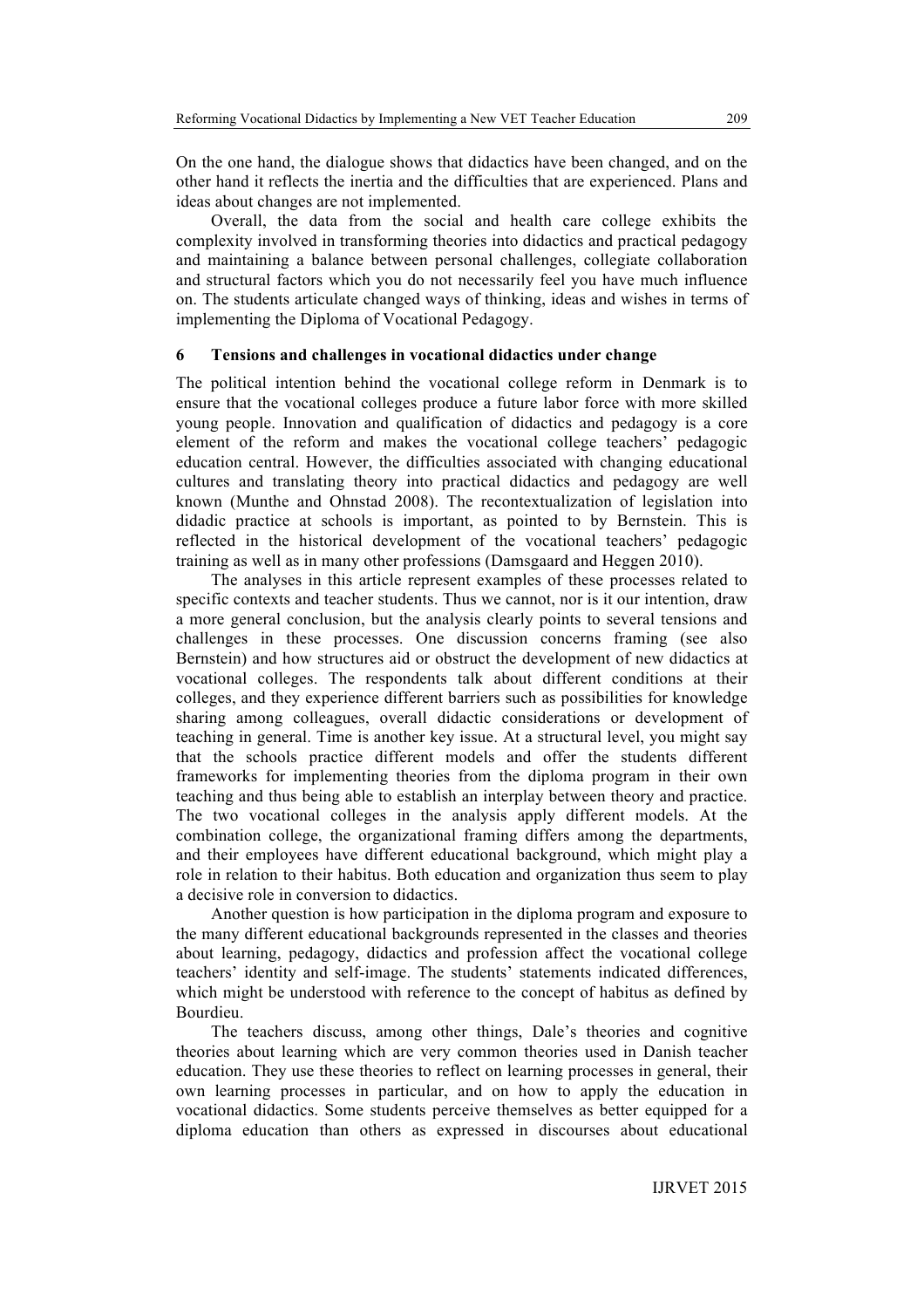preconditions, which are related to an educational hierarchy. The analysis does not clarify the exact role of educational background, but the perception of importance exists among the students and can be related to social background, social class, identity and cultural capital (cf. e.g. Bourdieu and Bernstein). Moreover, the fact that the theories confirm these perceptions is problematic considering that vocational colleges are experiencing problems related to pupils´ social heritage and social backgrounds. Such discourses and the self-images they express can be expected to manifest themselves in the pedagogic practice at the colleges and to contribute to a reproduction of the current culture.

Using cognitive theories might also individualize pupils´ challenges and make teachers place problems regarding academic potentials and progress on the pupils rather than understanding them from a social perspective as related to the culture of the schools and the didactics and pedagogy. As we have described, research indicate that this can be considered an important problem in youth education.

Vocational college teachers respond and react in different ways to external demands for change, such as reforms. Vähäsantanen and Etaläpelto identify a resistant, an inconsistent and an approving orientation (Vähäsantanen and Etaläpelto 2009, p. 28) and find significant relations between professional identity, the individual's own interests and intentions. Based on the results of our analysis, such relations might play an important role in terms of implementation of didactic changes at vocational colleges.

A final discussion concerns collegiate collaboration, creating change together, making progress together. When the students articulate this both as a wish and as a possibility, we have to see it as an opportunity for movement away from the privately practicing teacher, as they say. Perhaps the social and health care teachers are articulating an unrealistic vision, but their opportunity for development apparently exists in the interplay or tension field between a structural level where framing in the diploma program and at the vocational colleges creates space for developing didactics and an individual level concerning identity, self-images and habitus.

#### **Credits**

Thank you to the research group "Profesjonskunnskab, kvalifisering og mestring" at "Senter for profesjonsstudier", Høgskolen i Oslo og Akershus for very useful comments.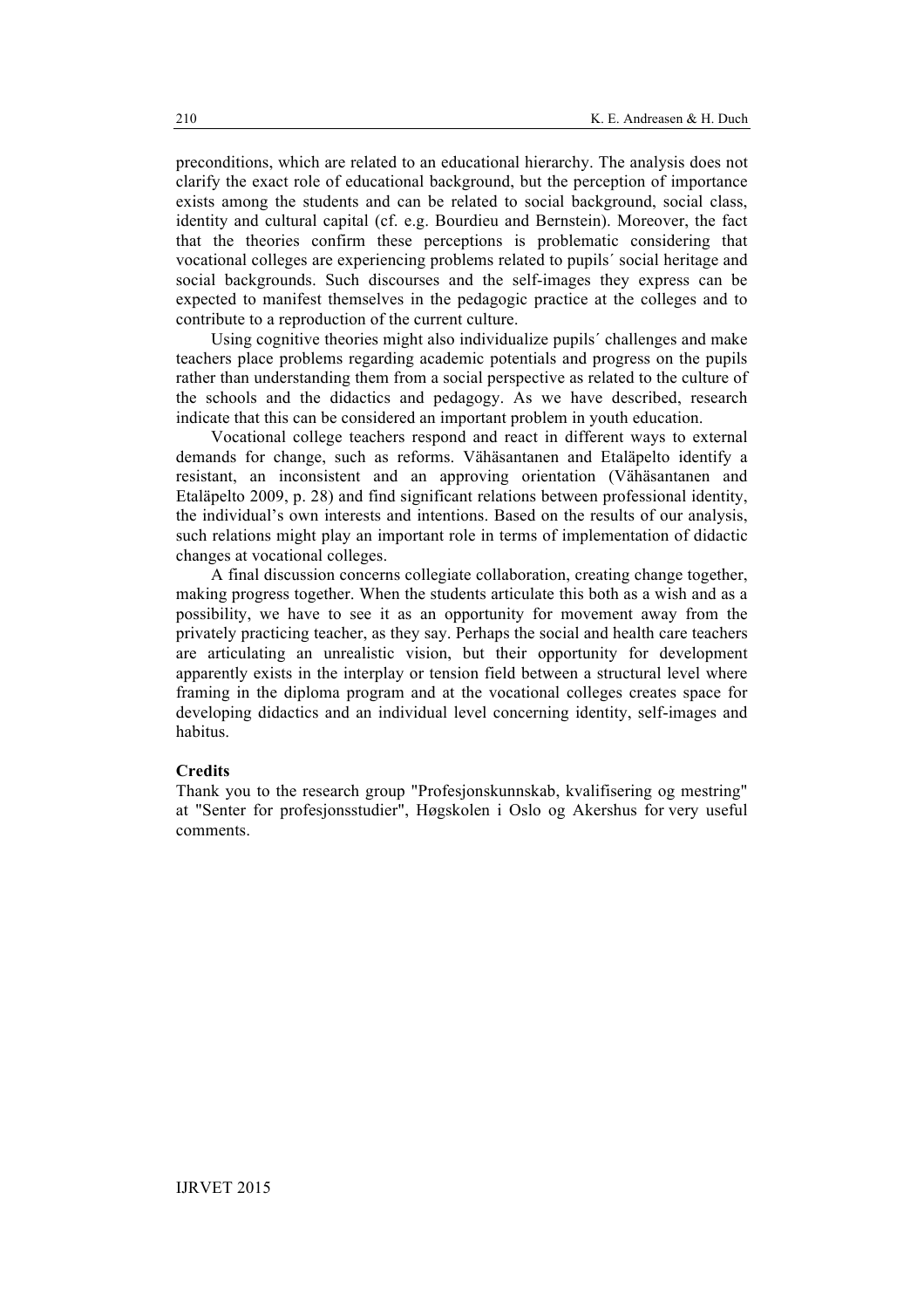# **References**

- Afdal, H.W. (2012). Knowledge in teacher education curricula examining differences between a research-based program and a general professional program. *Nordic Studies in Education*, *3*(4), 245-261.
- Afdal, H.W. (2014). Fra politikk til praksis konstruksjon av læreres profesjonelle kunnskap. *Norsk Pedagogisk Tidskrift, 6,* 469-481.
- Barbour, R. S. (2007). *Doing focus groups*. Los Angeles, Calif.; London: Sage.
- Bernstein, B. (2000 [1996]). *Pedagogy, Symbolic Control, and Identity: Theory, Research, Critique*. New York and Oxford: Rowman & Littlefield Publishers.
- Bernstein, B (1990): *The social construction of Pedagogic Discourse. In Class, Codes and Control*. Vol IV. London: Routledge.
- Bernstein, B. (2001). Symbolic control: issues of empirical description of agencies and agents. *International Journal of Social Research Methodology*, *4*(1), 21- 33.
- Bloor, M. (2001). *Focus groups in social research.* London: Sage.
- Bourdieu, P. (1997 [1986]). The Forms of Capital. In A.H. Halsey, P. Brown, & S.A. Wells (Eds.), *Education, Culture, Economy, Society* (pp. 46-58). Oxford University Press.
- Bourdieu, P., & Wacquant, L.J.D. (1996). *Refleksiv sociologi: Mål og mid*ler. Copenhagen: Hans Reitzel.
- Bourdieu, P. & Passeron, J.-C. (1996). *Reproduction in education, society and culture*. Transl. from the French by Richard Nice. London: Sage.
- Burchert, J., Hoeve, A. &, Kämäräinen, P. (2014). Interactive Research on Innovation in Vocational Education and Training: Lessons from Dutch and German Cases. *International Journal for Research in Vocational Education and Training*, *1*(2), 143-160.
- Cedefop (2009). *Modernising vocational education and training. Fourth report on vocational education and training reseach in Europe: Synthesis report*. Luxembourg: Publication Office of the Eurepean Union.
- Cedefop (2015). *Stronger VET for better lives: Cedefop´s monitoring report on vocational education and training policies 2010-2014*. Luxembourg: Publication Office of the European Union.
- Damsgaard, H.L, & Heggen, K. (2010). Læreres vurdering av egen utdanning og videre kvalificering I yrket. *Norsk Pedagogisk Tidsskrift, 94*, 28-40.
- Danmarks Erhvervspædagogiske Læreruddannelse. *Studieordning for pædagogikum for lærere ved erhvervsskoler, AMU-centre m.fl. gældende fra august 2006*. Unpublished manuscript.
- Danmarks Evalueringsinstitut (2015). *Nye krav til de pædagogiske kompetencer*. Danmarks Evalueringsinstitut.
- Daugaard, L., & Magnussen, L. (1994). *I lære som lærer - rids af erhvervslæreruddannelsens historie*. Statens Erhvervspædagogiske Læreruddannelse.
- Eichhorst, W., Rodríguez-Planas, N., Schmidl, R., & Zimmermann, K.F. (2015). A Road Map to Vocational Education and Training in Industrialized Countries. *Industrial & labor relations review*, *68*(2), 314-337.
- Fejes, A., & Köpsén, S., (2014). Vocational teachers' identity formation through boundary crossing. *Journal of Education and Work*, *27*(3), 265-283.
- Flyvbjerg, B. (2006). Five Misunderstandings About Case-Study Research. *Qualitative Inquiry*, *12*(2), 219-245.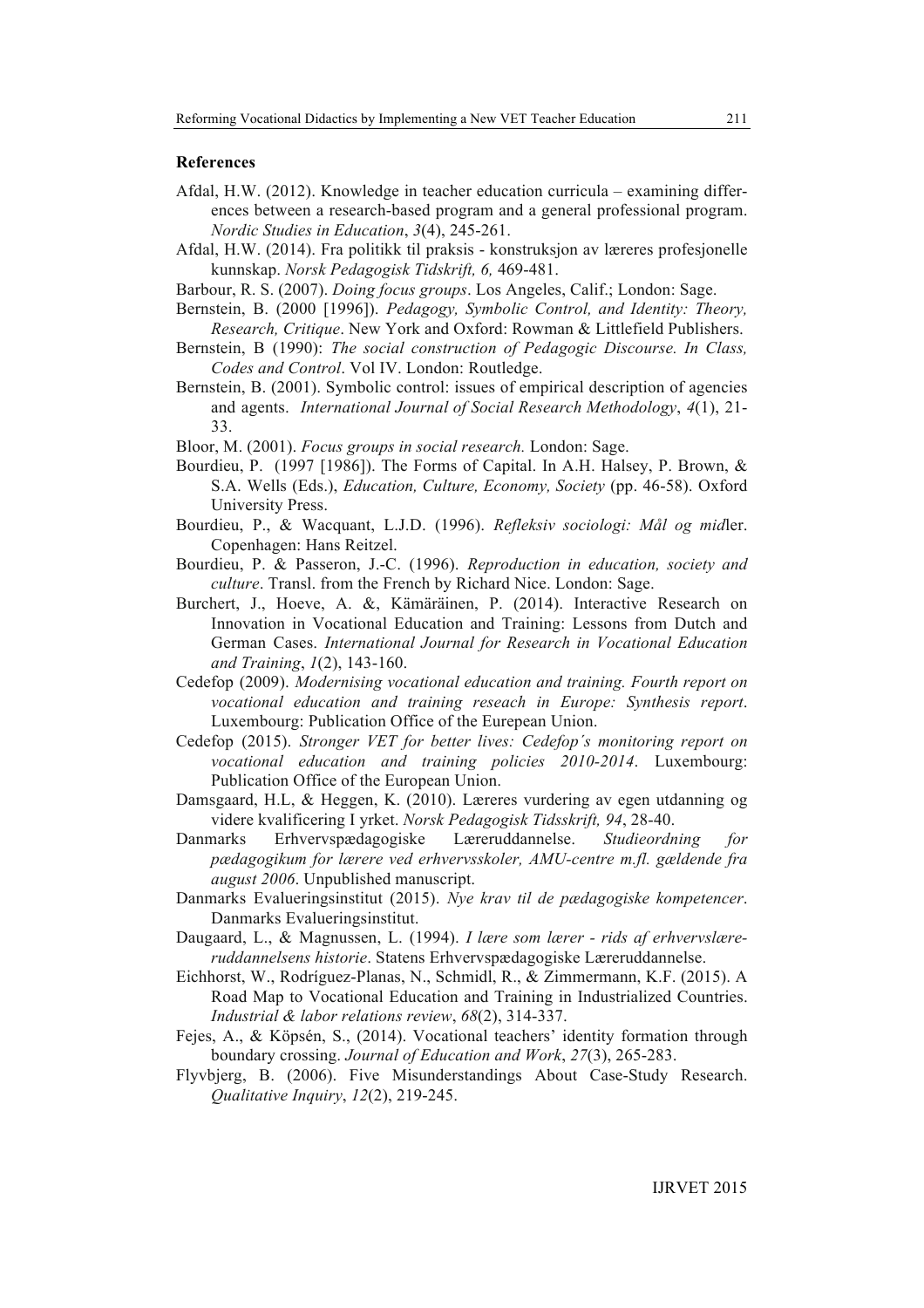- Grünbaum, P. (1991). Statens erhvervspædagogiske læreruddannelse under forandring. *Uddannels*e, *24*(7), 456-459.
- Halkier, B. (2008). *Fokusgrupper* (2nd Ed.). Frederiksberg: Samfundslitteratur.
- Ingemann, J.H. (2013). *Videnskabsteori for økonomi, politik og forvaltning*. Frederiksberg: Samfundslitteratur.
- Jørgensen, C.H., Frederiksen, J.T., & Jensen, H.H. (2012). *Muligheder og barrierer på erhvervsuddannede unges vej til videregående uddannelse*. Roskilde: Roskilde Universitet.
- Jørgensen, C.H. (2011): *Frafald i erhvervsuddannelserne*. Roskilde Universitetsforlag.
- Louw, A.V. (2012). Erhvervsfaglig læring i et elevperspektiv. *Dansk Pædagogisk Tidsskrift, 1*(12), 40-48.
- Louw, A.V., & Katznelson, N. (2015). Paradoxes in Danish Vocational Education and Training. *Nordic Studies in Education, 02*, 116-131.
- Marckmann, W. (1971). Statens erhvervspædagogiske læreruddannelse. Institutioners virksomhed og perspektiver. *Uddannelse, 4*(7/8), 436-440.
- Munthe, E, & Ohnstad, F.O. (2008). Ensomme svaler? En studie av praksisskolelæreres rapportering om identitet, kollektivitet og gjennemføring av praksisopplæringsperioder. *Nordisk Pedagogisk Tidskrift, 92*, 471-485.
- Nielsen, S.B., & Jørgensen, C. H. (2013). Drenges vilkår og veje i uddannelserne. In C. Helms Jørgensen (Ed.), *Drenge og maskuliniteter i ungdomsuddannelserne* (pp. 9-23). Frederiksberg: Roskilde Universitetsforlag.
- Olsen, O.J. (2013). Bredde og fordypning i norsk fag- og yrkesopplæring Spenninger i/mellom utdanning, arbeidsliv og perspektiver på læring. *Norsk pedagogisk tidsskrift, 2,* 141-153.
- Regeringen (Socialdemokraterne og Radikale Venstre), Venstre, Dansk Folkeparti, Socialistisk Folkeparti, Konservative Folkeparti og Liberal Alliance (2014). *Aftale om Bedre og mere attraktive erhvervsuddannelser*. URL: https://www.uvm.dk/~/media/UVM/Filer/Udd/Erhverv/PDF14/Feb/140224% 20endelig%20aftaletekst%2025%202%202014.pdf.
- Rasmussen, W. (1969). De tekniske skolers historie. *Årbog for Dansk Skolehistorie*, *3,* 7-41.
- The Ministry of Education (2014): *Improving Vocational Education and training*. URL: http://eng.uvm.dk/~/media/UVM/Filer/English/PDF/140708%20Improving %20Vocational%20Education%20and%20Training.pdf 09092015.
- Tilsynet med den tekniske undervisning (1964). *Uddannelse af lærere til den tekniske undervisning.* Beretning 1958-62.
- Uddannelses- og forskningsministeriet (2014*). Den danske kvalifikationsramme*. URL: http://ufm.dk/uddannelse-og-institutioner/anerkendelse-og-dokumentation /dokumentation/ kvalifikations-rammer.
- Undervisningsministeriet (1996). *Bekendtgørelse om den pædagogiske uddannelse af lærere ved erhvervsskolerne* (pædagogikum). BEK nr 677 af 12/7/1996.
- Undervisningsministeriet (2013). *Bekendtgørelse om lov om erhvervsuddannelser* nr. 439 af 29/04/2013.
- Undervisningsministeriet (2010). *Informationsbrev om den pædagogiske diplomuddannelse i erhvervspædagogik*. Undervisningsministeriet, Afdelingen for erhvervsfaglige uddannelser.
- Vähäsantanen, K. and Eteläpelto, A (2009). Vocational teachers in the face of a major educational reform: individual ways of negotiating professional identities. *Journal of Education and Work*, *22* (1), 15-33.